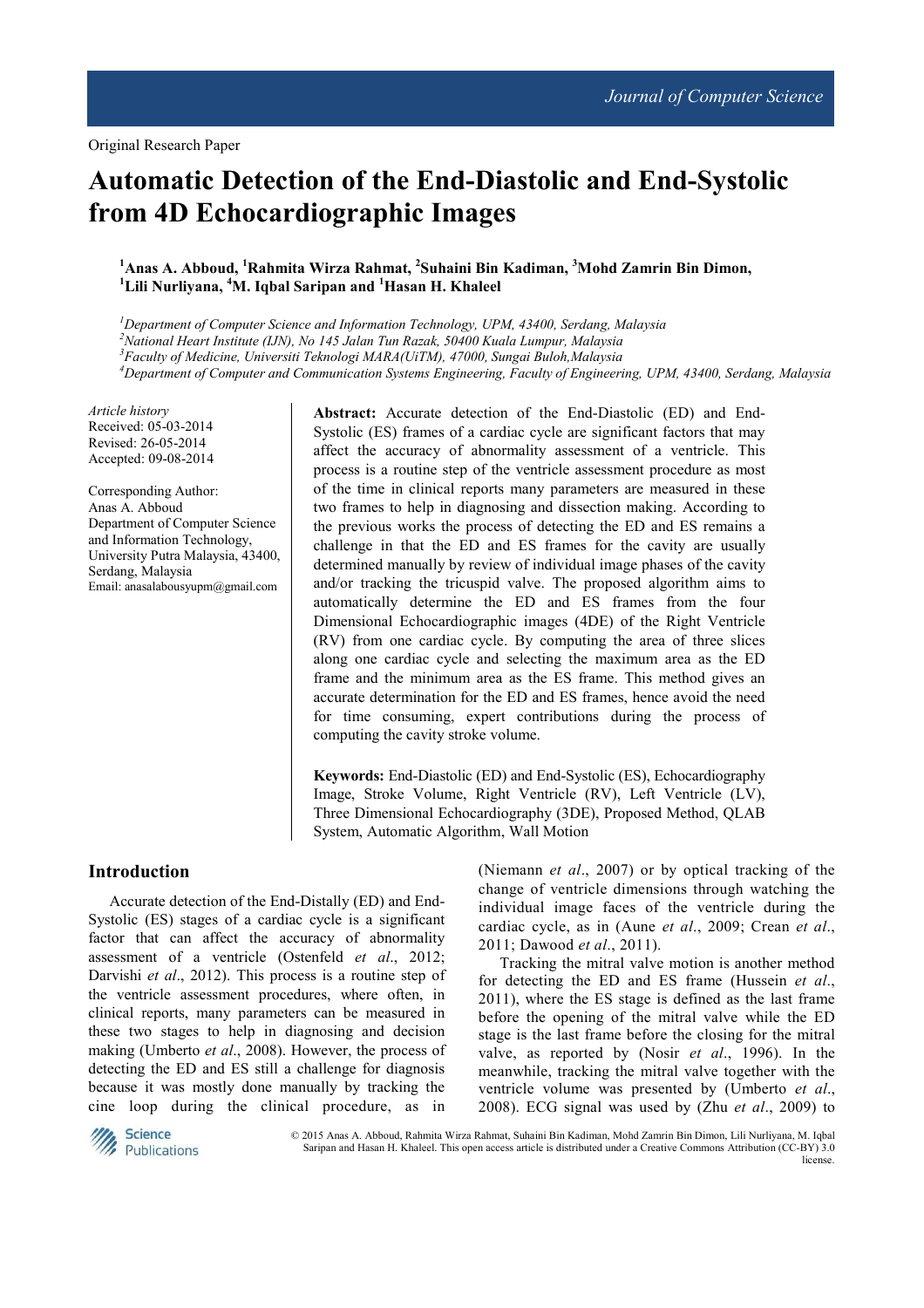determine the ED and ES frame of the LV in order to generate a dynamic model of the LV. (Gopal *et al*., 2007; Chua *et al*., 2009) also used ECG to determine the ED frame through the R wave of the ECG and the ES frame was determined as the smallest cavity area. The biggest and smallest area of the RV cavity were visually tracked in three views; short axis, four chamber and coronal by (Ostenfeld *et al*., 2012) to determine the ED and ES cardiac stages.

Gifani *et al*. (2010) presented an automatic detection method for ED and ES of LV from two and four chamber views using unsupervised learning algorithm (Locally Linear Embedding (LLE)) for three cardiac consecutive cycles. (Shalbaf *et al*., 2011) performed image registration for echocardiographic images of 6 volunteers, distance computation and finally the classical Multi-Dimensional Scaling (MDS) used to construct low dimensional representation of 2D LV images to generate Iso-map. Then, they computed manifold model of seven phases of cardiac cycles to determine ED and ES stages automatically.

(Yuanfang *et al*., 2011) determined ED and ES stages by tracking the mitral valve motion, based on (Nosir *et al*., 1996)'s definition for the ED and ES stages. This method used 3D echo image of LV, by binaries and enhancing images in the pre-processing stage of their algorithm. Then, a dilation operation for different resolution scale was performed to avoid the blood flow effect. Finally, the number of connecting regions for 8-neighbore connectivity was computed. This method gives accurate results only with good quality echo image of mitral valve.

All of methods reviewed in this literature are time consuming; therefore, an accurate automatic detection for the ED and ES stages is highly required to assist specialists and interns in their clinical work.

## **Materials and Methods**

The main goal of the proposed method is to enable automatic detection of the ED and ES frames from one cardiac cycle. This process is one of the steps of the main algorithm for measuring the RV stroke, which proposed automatic measuring for the ventricle stroke volume. Whereby the ventricle stroke volume is the volume of blood ejected from a ventricle at each beat of the heart. This is equal to the difference between the cavity volume at the End-Diastolic stage (EDV) and the cavity volume of at the End-Systolic stage (ESV) of the cardiac cycle according to (Barash *et al*., 2011). This requires the determination of the ED and ES frames of the cardiac cycle and measuring the cavity volume at the end-diastolic and end-systolic as stated by (Klabunde, 2011).

The cardiac cycle duration (or the number of frames in a cardiac cycle) is different from one patient to another. The ES frame position in the echocardiography video of a cardiac cycle (the ES stage of a cardiac cycle) is also different from one patient to another, as illustrated in Table 1. The ED frame as determined by the experts can be used as the first image in the cardiac cycle. It can also be considered as the frame following closure of the mitral valve, or the frame of the largest cavity in the cardiac cycle.

An automatic detection of the ED-ES frames is proposed, by measuring the area of the segmented cavity of the RV along a cardiac cycle for three slices in the middle region of the RV, as in Equation 1:

Area<sub>s(r)</sub> = 
$$
\sum_{i=1}^{n} \sum_{j=1}^{m} f(i, j)
$$
, for all  $f(i, j) > 0$  (1)

where,  $Area_{s(r)}$  is the area of the segmented region in slice number r, where  $r = 8$ , 9, 10 and  $f(i,j)$  is the grayscale of the pixels in the segmented region.

These three slices (8, 9 and 10) which are located in the middle region of the RV cavity as presented in Fig. 1, is selected based on analyzing the structure and motion behavior of the 16 slices over a cardiac cycle for the patients in the dataset, of the RV cavity.

The details of selecting these slices are explained in the following sub-section.

#### *Slice Selection*

Selecting the slices from the middle region of the RV cavity is based on two anatomical facts.

First; the free wall area of the RV cavity in the middle region (fractional region) is broader than the inflow and out flow tract as illustrated in Fig. 2 and 3.

Therefore, for fully automatic detection of the ED-ES frame, the middle region of the cavity is sliced for this purpose. The middle region has a close intracardiac boundary along the cardiac cycle, while the inflow and outflow tract is affected by the motion of the valves (opening and closing) during the cardiac cycle. When the valve is closed, the region will be closed and segmentation includes only the intra cavity region.

However, when the valve is open, the segmentation will be growing out of the inflow and/or outflow tract. Figure 3 illustrates the intracardiac boundary of the RV in inflow, middle and out flow regions along different frames of one cardiac cycle video, for a patient.

Second; the amount of changes in the cavity area, in the middle region during the cardiac cycle is higher than the changes of the inflow and outflow tract. To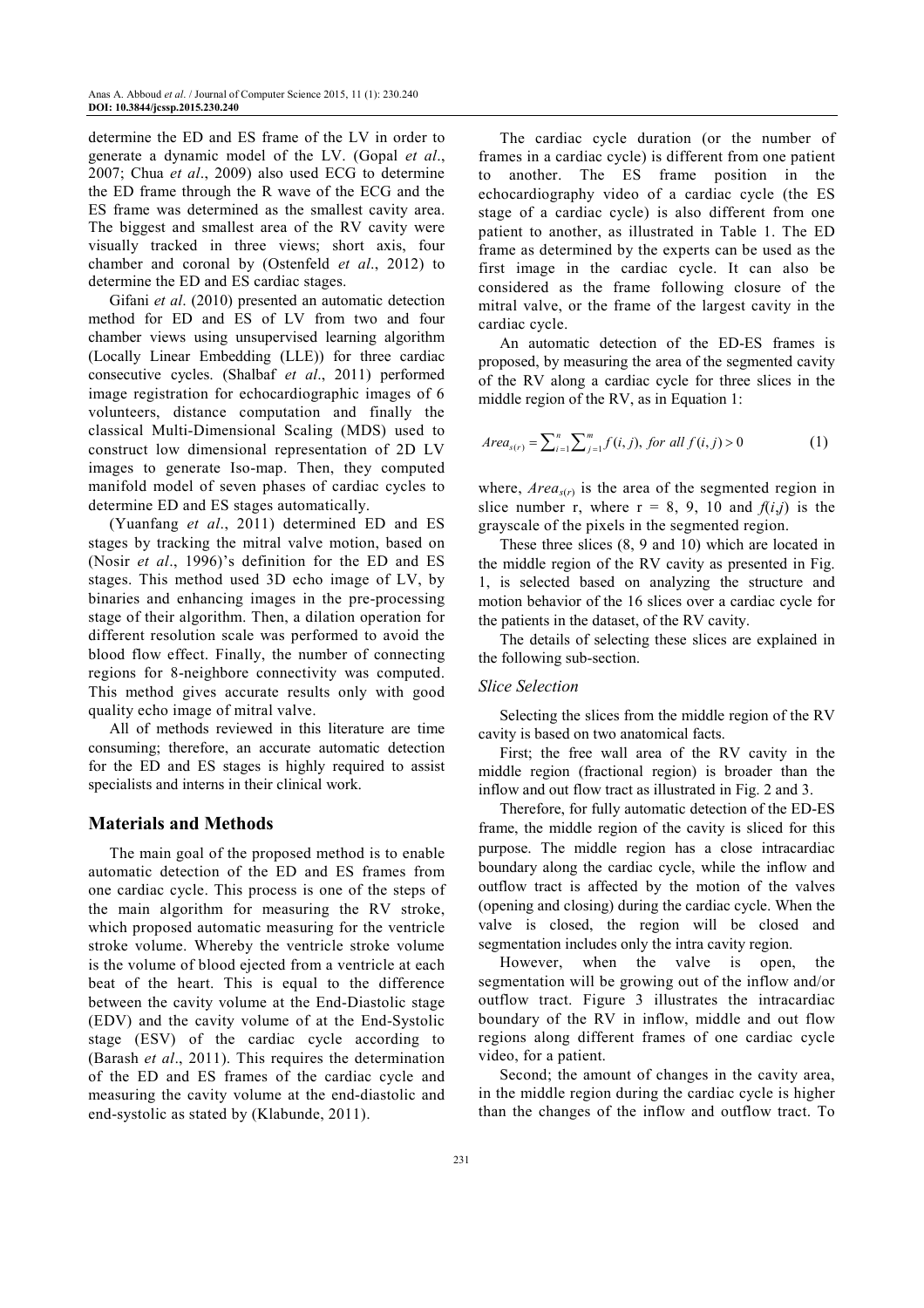experiment with this fact, the area of the 16 slices is computed for one cardiac cycle for one sample patient of the dataset.

Then the standard deviation and variance of the changing for total area of the cavity in each slice are computed for the comparison of each slice in one cardiac cycle. This is illustrated in Table 1-4 respectively and the corresponding diagram in Fig. 4- 6, respectively for a sample of three patients of the data set.

The Tables and Diagrams clearly show that the middle region is highly affected along the cardiac cycle for which to be a candidate it has to be a good indicator of the ED and ES cardiac cycle frames.

By averaging the three previous samples, it can be concluded that the middle region has the highest fractional region (the region with maximum change in the cavity during the cardiac cycle), this is illustrated in Fig. 7.

#### *Selecting the ED-ES Frames*

In the proposed method, three slices are used to detect the ED and ES frames, as using three frames may provide accurate detection of the ED and ES frames. The diagram in Fig. 8 illustrates the method of detecting the ED and ES frames of the cardiac cycle.

As stated earlier in the proposed method, three slices are used to determine the frames of the ED and the ES stages. The reason for selecting three slices can be justified by computation analysis as in the following steps.

Compute the change in the area of the segmented region in the frame ρ and compare it with the area of the frame  $\rho$ -1 of the same slice, for each of the three slices, as shown in Table 4.

According to the definition of the ED Frame, the maximum area of the segmented region is tracked from Table 4. The segmented areas for each of three slices (8, 9 and 10) in the first row are compared with its area in the second row. We can see that; for the slice number 8 the area is decrease in the second row and for slice number 9 and 10 the area increase in the second row, however the average of the area of the tree slices still the highest in the first row, thus we use the frame number in the first row as the ED stage of the cardiac cycle. Therefore the frame of first row can be considered as the ED frame.

By tracing the changes of the area, the minimum area in each slice falls in different frame numbers. For example in the segmented region area of slice 10, the area decreases in the frame 10, 11, until it reaches the minimum area in frame 12 and it starts to increase again in frame 13, as illustrated in Fig. 9. However, the segmented region area of slice 9 increases in frame 10, decreases to the minimum in frame 11 and then continues increasing in frames 12, 13… and so on. This procedure shown in Table 4 by the arrows.

To satisfy the accuracy of determining the ED and ES frames, the mean of the area is computed for three slices using Equation 2 and Equation 3 and the result is shown in Fig. 10.



Fig. 1. Three slices from the middle region of the RV cavity. Slice 8, Slice 9 and Slice 10 from left to right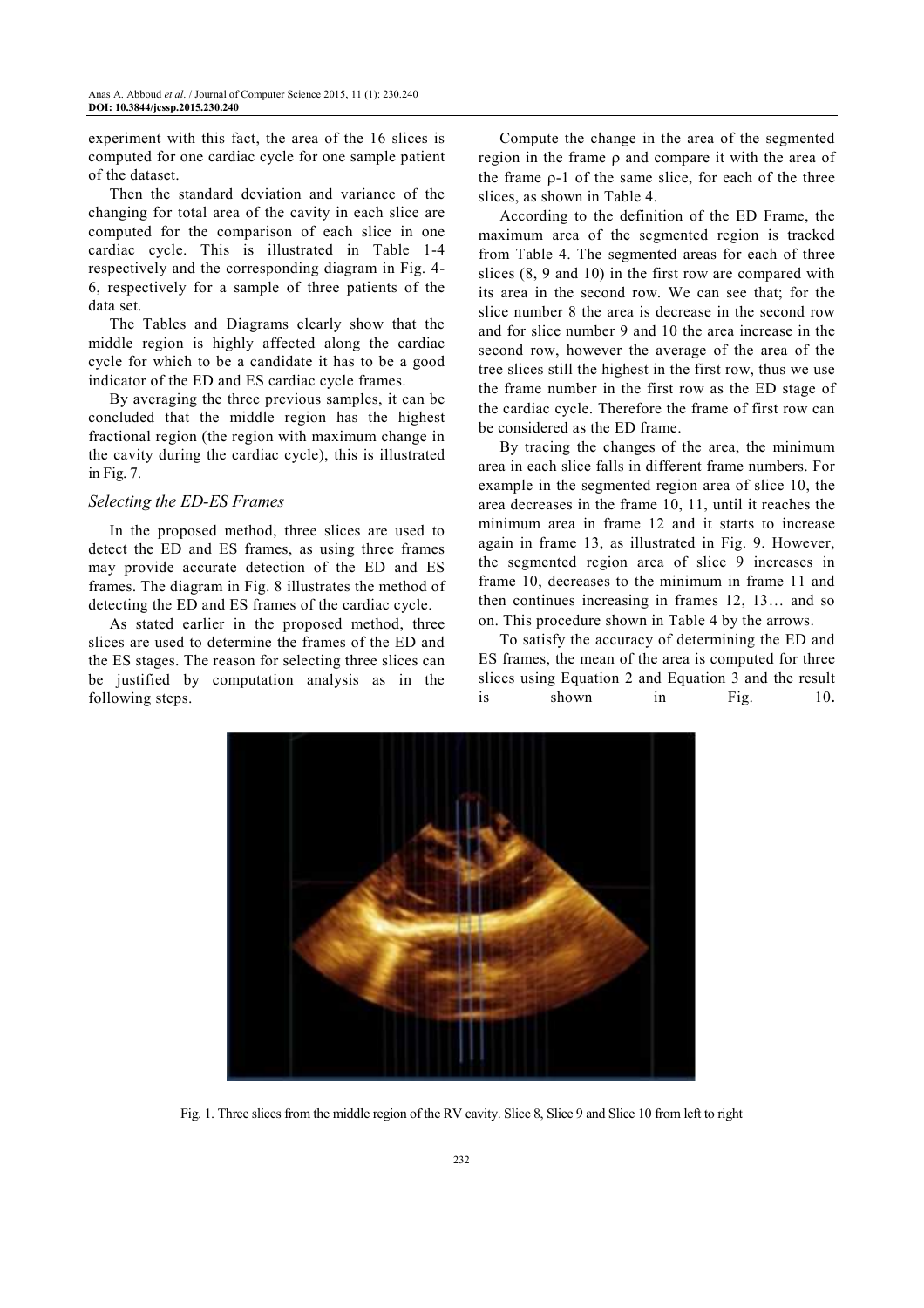

Fig. 2. Right ventricle slices at inflow, middle and outflow regions of RV cavity



Fig. 3. The three regions (Inflow-Middle-Outflow) of the RV cavity for one patient of the data set, explain the changes in the cavity during a cardiac cycle and the effect of opening the TV and PV. The RV cavity boundary in the middle region (highlighted) is closed in the middle during the cardiac cycle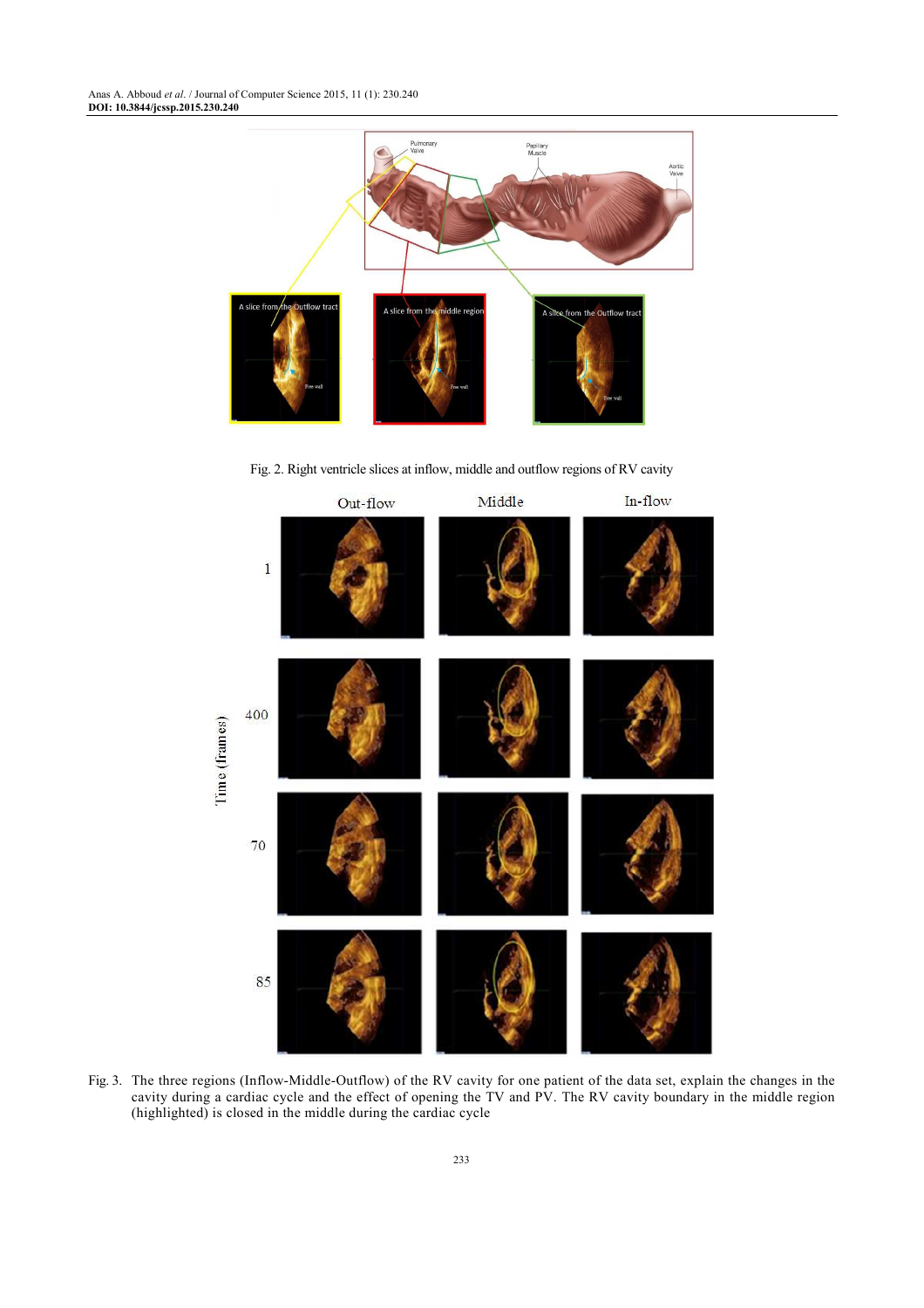

Fig. 4. Diagram of changing in the cavity area in each slice during one cardiac cycle for Patient 1



Fig. 5. Diagram of changing in the cavity area in each slice during one cardiac cycle for Patient 2



Fig. 6. Diagram of changing in the cavity area in each slice during one cardiac cycle for Patient 3



Fig. 7. Average of the standard deviation of the three patients, illustrating that the middle region is the greatest changing region affected in the cavity during the cardiac cycle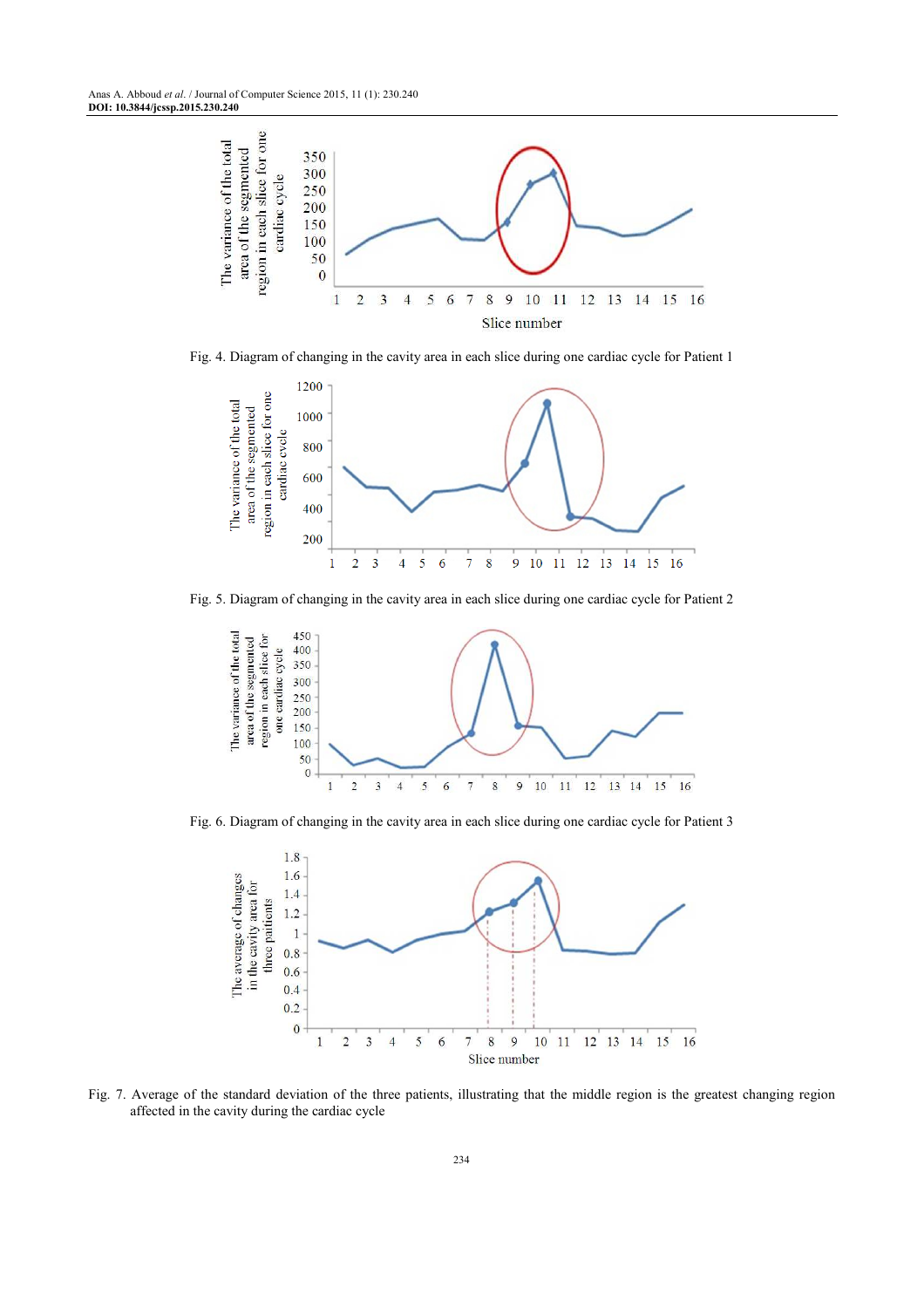

Fig. 8. Diagram of the method of the determination of ED and ES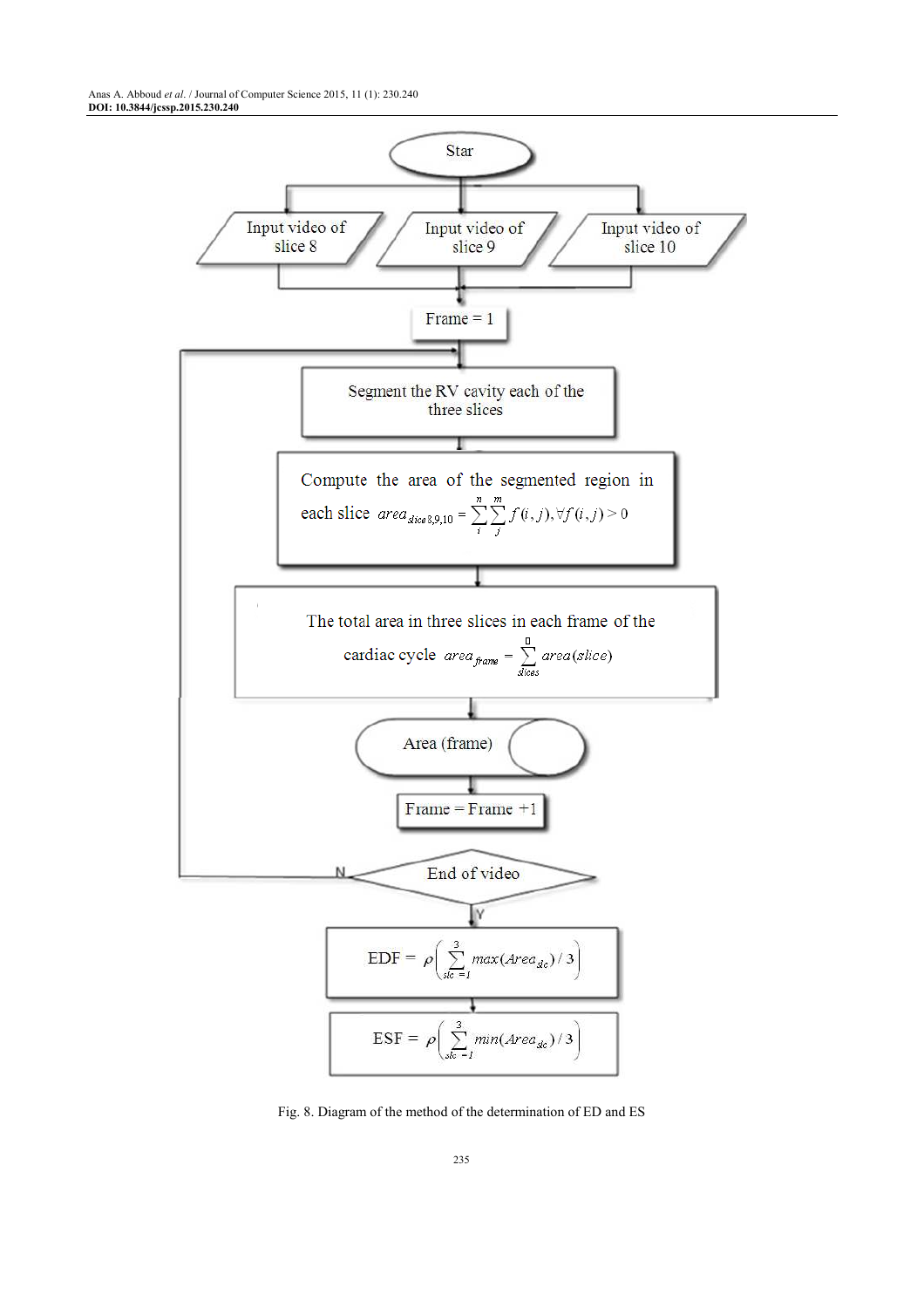

Fig. 9. The area of three slices (8, 9 and 10) during the cardiac cycle



Fig. 10. The mean of areas for the three slices (8, 9 and 10) and the frames, the maximum area indicates the ED frame and the minimum area indicates the ES frame

|  | Table 1. The changes of the cavity area for Patient 1, during one cardiac cycle in each slice (Si) are the slices I = 1 to 16, Ni is the frames of one cardiac cycle video |  |
|--|----------------------------------------------------------------------------------------------------------------------------------------------------------------------------|--|
|  |                                                                                                                                                                            |  |
|  |                                                                                                                                                                            |  |

| N.Frame         | S1   | S <sub>2</sub> | S <sub>3</sub> | S <sub>4</sub> | S <sub>5</sub> | S6    | S7    | S8    | S <sub>9</sub> | S <sub>10</sub> | <b>S11</b> | S <sub>12</sub> | S <sub>13</sub> | S <sub>14</sub> | S <sub>15</sub> | S <sub>16</sub> |
|-----------------|------|----------------|----------------|----------------|----------------|-------|-------|-------|----------------|-----------------|------------|-----------------|-----------------|-----------------|-----------------|-----------------|
| N1              | 820  | 927            | 982            | 950            | 1195           | 909   | 817   | 960   | 1120           | 1247            | 1041       | 1233            | 1287            | 1435            | 928             | 1263            |
| N <sub>2</sub>  | 700  | 802            | 881            | 998            | 1200           | 996   | 884   | 852   | 1092           | 1364            | 1091       | 1239            | 1311            | 1347            | 1002            | 1277            |
| N <sub>3</sub>  | 726  | 745            | 832            | 972            | 1093           | 990   | 843   | 754   | 902            | 1064            | 1092       | 1111            | 1182            | 1264            | 916             | 900             |
| N <sub>4</sub>  | 766  | 766            | 766            | 851            | 1013           | 915   | 804   | 658   | 679            | 973             | 854        | 1078            | 1140            | 1188            | 846             | 830             |
| N <sub>5</sub>  | 796  | 664            | 660            | 726            | 906            | 850   | 718   | 592   | 584            | 916             | 756        | 953             | 1094            | 1054            | 603             | 735             |
| N <sub>6</sub>  | 774  | 620            | 579            | 652            | 820            | 830   | 670   | 529   | 479            | 839             | 664        | 1017            | 1090            | 981             | 597             | 696             |
| N7              | 685  | 573            | 530            | 630            | 790            | 801   | 638   | 542   | 416            | 485             | 688        | 973             | 926             | 1022            | 552             | 658             |
| N <sub>8</sub>  | 654  | 548            | 536            | 657            | 772            | 783   | 586   | 490   | 510            | 504             | 726        | 1176            | 1302            | 1289            | 553             | 706             |
| N <sub>9</sub>  | 599  | 554            | 543            | 687            | 787            | 807   | 599   | 492   | 402            | 508             | 788        | 1211            | 1348            | 1300            | 501             | 678             |
| N10             | 603  | 551            | 518            | 580            | 721            | 778   | 584   | 508   | 388            | 498             | 765        | 1164            | 1404            | 1347            | 592             | 738             |
| N11             | 603  | 556            | 534            | 520            | 779            | 608   | 577   | 413   | 344            | 446             | 632        | 843             | 1358            | 1290            | 597             | 742             |
| N <sub>12</sub> | 634  | 585            | 614            | 504            | 738            | 566   | 565   | 392   | 354            | 855             | 695        | 805             | 1125            | 1338            | 620             | 800             |
| N13             | 684  | 667            | 620            | 596            | 637            | 706   | 484   | 419   | 579            | 855             | 679        | 822             | 1266            | 1151            | 609             | 742             |
| N14             | 858  | 847            | 785            | 792            | 881            | 763   | 646   | 607   | 824            | 940             | 825        | 996             | 1170            | 1131            | 778             | 907             |
| Variance        | 7255 | 15713          | 23065          | 27338          | 31697          | 15764 | 14836 | 28407 | 70943          | 87740           | 24971      | 23251           | 17619           | 19059           | 27425           | 39833           |
| <b>STDV</b>     | 85   | 125            | 152            | 165            | 178            | 126   | 122   | 169   | 266            | 296             | 158        | 152             | 133             | 138             | 166             | 200             |

$$
EDF = \rho \frac{\sum_{slc=1}^{3} Max(area_{slc})}{3} \tag{2}
$$

$$
ESF = \rho \frac{\sum_{slc=1}^{3} min(area_{slc})}{3}
$$
 (3)

where, is an indicator of the position of the frames in the cardiac cycle video, as declared in Table 6, EDF is the end diastolic frame, ESF is the end systolic frame and Area<sub>slc</sub> is the area of the segmented region of the cavity in the slice.

For the sample data used in Fig. 9 and 10, the number of frames in one cardiac cycle is 68 frames. According to the computed segmented area and the frames, ES frame  $\rho = 11$  is frame number 41 in the video.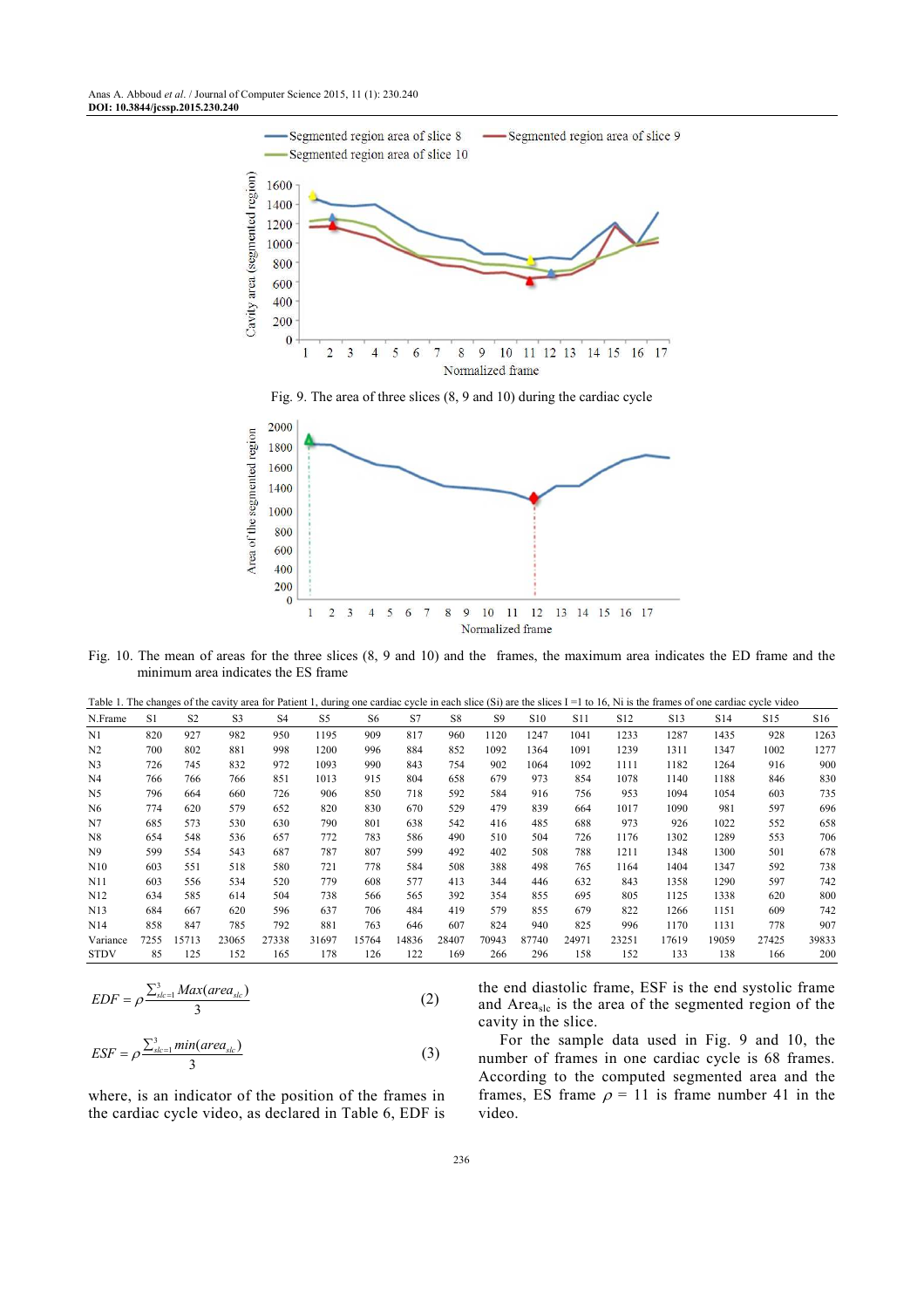Anas A. Abboud *et al*. / Journal of Computer Science 2015, 11 (1): 230.240 **DOI: 10.3844/jcssp.2015.230.240** 

| Table 2. The changes of slice area for Patient 2, during one cardiac cycle (Si) are the slices I = 1 to 16, Ni is the frames of one cardiac cycle video |       |                |                |                                                                                                                                                           |                |      |                |       |                |                |            |                 |                 |                 |       |                 |                 |
|---------------------------------------------------------------------------------------------------------------------------------------------------------|-------|----------------|----------------|-----------------------------------------------------------------------------------------------------------------------------------------------------------|----------------|------|----------------|-------|----------------|----------------|------------|-----------------|-----------------|-----------------|-------|-----------------|-----------------|
|                                                                                                                                                         | S1    | S <sub>2</sub> | S <sub>3</sub> | S4                                                                                                                                                        | S5             |      | S <sub>6</sub> | S7    | S8             | S <sub>9</sub> | S10        | S <sub>11</sub> | S12             | S <sub>13</sub> | S14   | S <sub>15</sub> | S <sub>16</sub> |
| N1                                                                                                                                                      | 1763  | 1728           | 1678           | 1559                                                                                                                                                      | 1776           |      | 1733           | 1854  | 1864           | 1854           | 2241       | 2620            | 2899            | 2615            | 2265  | 1950            | 1600            |
| N <sub>2</sub>                                                                                                                                          | 1794  | 1739           | 1713           | 1573                                                                                                                                                      | 1805           |      | 1689           | 1830  | 1458           | 1499           | 2208       | 2568            | 2871            | 2621            | 2273  | 2015            | 1695            |
| N3                                                                                                                                                      | 1860  | 1751           | 1694           | 1562                                                                                                                                                      | 1780           |      | 1668           | 1720  | 1406           | 1515           | 2141       | 2508            | 2800            | 2461            | 2026  | 1724            | 1478            |
| N4                                                                                                                                                      | 1721  | 1649           | 1554           | 1509                                                                                                                                                      | 1679           |      | 1582           | 1635  | 1329           | 1385           | 1988       | 2426            | 2716            | 2445            | 2052  | 1750            | 1573            |
| N5                                                                                                                                                      | 1540  | 1495           | 1346           | 1360                                                                                                                                                      | 1454           |      | 1475           | 1608  | 1611           | 1248           | 1475       | 2261            | 2690            | 2453            | 2044  | 1813            | 1648            |
| N <sub>6</sub>                                                                                                                                          | 1440  | 1363           | 1278           | 1318                                                                                                                                                      | 1386           |      | 1338           | 1445  | 1511           | 1162           | 1293       | 2183            | 2578            | 2393            | 1971  | 1643            | 1562            |
| N7                                                                                                                                                      | 1353  | 1267           | 1231           | 1264                                                                                                                                                      | 1328           |      | 1271           | 1335  | 1394           | 1089           | 1318       | 2225            | 2459            | 2334            | 1966  | 1589            | 1411            |
| N8                                                                                                                                                      | 1278  | 1230           | 1177           | 1206                                                                                                                                                      | 1280           |      | 1228           | 1328  | 1373           | 1056           | 1251       | 2182            | 2494            | 2293            | 1884  | 1540            | 1396            |
| N9                                                                                                                                                      | 1216  | 1173           | 1167           | 1175                                                                                                                                                      | 1262           |      | 1210           | 1279  | 1365           | 1056           | 1429       | 2246            | 2459            | 2262            | 1968  | 1470            | 1374            |
| N10                                                                                                                                                     | 1175  | 1170           | 1145           | 1110                                                                                                                                                      | 1262           |      | 1223           | 1276  | 1312           | 1023           | 1463       | 2169            | 2469            | 2273            | 1952  | 1501            | 1144            |
| N11                                                                                                                                                     | 1168  | 1214           | 1180           | 1160                                                                                                                                                      | 1305           |      | 1280           | 1247  | 936            | 1052           | 1777       | 2137            | 2429            | 2271            | 1943  | 1463            | 1068            |
| N12                                                                                                                                                     | 1105  | 1178           | 1191           | 1146                                                                                                                                                      | 1314           |      | 1323           | 1209  | 1305           | 1269           | 1730       | 2175            | 2479            | 2335            | 1952  | 1468            | 980             |
| N13                                                                                                                                                     | 1222  | 1202           | 1190           | 1199                                                                                                                                                      | 1342           |      | 1114           | 1253  | 1291           | 1250           | 1631       | 2253            | 2569            | 2256            | 1888  | 1318            | 1061            |
| N14                                                                                                                                                     | 1390  | 1328           | 1328           | 1256                                                                                                                                                      | 1459           |      | 1235           | 1461  | 1406           | 1452           | 1706       | 2277            | 2579            | 2348            | 1881  | 1436            | 1330            |
| N15                                                                                                                                                     | 1564  | 1439           | 1484           | 1417                                                                                                                                                      | 1600           |      | 1567           | 1578  | 1575           | 1612           | 1813       | 2342            | 2674            | 2379            | 1990  | 1528            | 1279            |
| N <sub>16</sub>                                                                                                                                         | 1604  | 1500           | 1558           | 1482                                                                                                                                                      | 1660           |      | 1626           | 1621  | 1616           | 1719           | 1946       | 2427            | 2649            | 2442            | 2041  | 1681            | 1364            |
| N17                                                                                                                                                     | 1638  | 1536           | 1610           | 1515                                                                                                                                                      | 1719           |      | 1685           | 1730  | 1719           | 1325           | 2053       | 2511            | 2764            | 2518            | 2067  | 1819            | 1498            |
| Var.                                                                                                                                                    | 59980 | 45367          | 44613          | 27405                                                                                                                                                     | 41775          |      | 43767          | 47212 | 42437          | 63179          | 107029     | 24103           | 22794           | 13406           | 12864 | 37336           | 46398           |
| <b>STDV</b>                                                                                                                                             | 244   | 213            | 211            | 165                                                                                                                                                       | 204            |      | 209            | 217   | 206            | 251            | 327        | 155             | 150             | 115             | 113   | 193             | 215             |
|                                                                                                                                                         |       |                |                | Table 3. The changes of slice area for Patient 3, during one cardiac cycle (Si) are the slices $I = 1$ to 16, Ni is the frames of one cardiac cycle video |                |      |                |       |                |                |            |                 |                 |                 |       |                 |                 |
|                                                                                                                                                         | S1    | S <sub>2</sub> | S <sub>3</sub> | S <sub>4</sub>                                                                                                                                            | S <sub>5</sub> | S6   | S7             | S8    | S <sub>9</sub> | S10            | <b>S11</b> |                 | S <sub>12</sub> | S13             | S14   | S15             | S16             |
| N1                                                                                                                                                      | 2027  | 1488           | 968            | 1127                                                                                                                                                      | 932            | 1105 | 1317           | 1502  | 1812           | 1874           | 1928       |                 | 1894            | 2101            | 2061  | 1947            | 1219.00         |
| N <sub>2</sub>                                                                                                                                          | 1944  | 1482           | 971            | 1124                                                                                                                                                      | 941            | 1106 | 1298           | 1530  | 1579           | 1678           | 1942       |                 | 1922            | 2322            | 2052  | 1915            | 1160.00         |
| N3                                                                                                                                                      | 1693  | 1493           | 949            | 1132                                                                                                                                                      | 970            | 1121 | 1337           | 1526  | 1552           | 1781           | 1951       |                 | 1924            | 2322            | 2023  | 1883            | 1122.00         |
| N4                                                                                                                                                      | 1757  | 1441           | 920            | 1119                                                                                                                                                      | 978            | 1115 | 1222           | 1443  | 1516           | 1512           | 1881       |                 | 1873            | 2257            | 2009  | 1853            | 1093.00         |
| N5                                                                                                                                                      | 1828  | 1390           | 945            | 1117                                                                                                                                                      | 1050           | 1068 | 1202           | 1344  | 1466           | 1393           | 1779       |                 | 1778            | 1879            | 1880  | 1828            | 1063.00         |
| N <sub>6</sub>                                                                                                                                          | 1859  | 1397           | 945            | 1101                                                                                                                                                      | 1007           | 953  | 1188           | 1310  | 1435           | 1339           | 1748       |                 | 1640            | 2005            | 1803  | 1814            | 1022.00         |
| N7                                                                                                                                                      | 1847  | 1429           | 921            | 1098                                                                                                                                                      | 969            | 909  | 1156           | 1263  | 1532           | 1302           | 1949       |                 | 1772            | 2148            | 1888  | 1815            | 992.00          |
| N8                                                                                                                                                      | 1805  | 1479           | 909            | 1085                                                                                                                                                      | 961            | 859  | 1092           | 1197  | 1347           | 1396           | 1955       |                 | 1812            | 1984            | 1919  | 1825            | 953.00          |
| N9                                                                                                                                                      | 1749  | 1425           | 907            | 1078                                                                                                                                                      | 950            | 848  | 1096           | 1145  | 1596           | 1571           | 2000       |                 | 1888            | 2008            | 1984  | 1820            | 917.00          |
| N10                                                                                                                                                     | 1662  | 1408           | 907            | 1046                                                                                                                                                      | 947            | 844  | 1072           | 1059  | 1622           | 1503           | 1977       |                 | 1916            | 2039            | 1989  | 1750            | 874.00          |
| N11                                                                                                                                                     | 1691  | 1415           | 866            | 1059                                                                                                                                                      | 965            | 888  | 1057           | 1021  | 1437           | 1646           | 1951       |                 | 1883            | 2060            | 2012  | 1726            | 864.00          |
| N <sub>12</sub>                                                                                                                                         | 1675  | 1387           | 833            | 1122                                                                                                                                                      | 970            | 938  | 1019           | 966   | 1459           | 1541           | 2108       |                 | 1858            | 2044            | 2022  | 1692            | 822.00          |
| N13                                                                                                                                                     | 1657  | 1385           | 817            | 1138                                                                                                                                                      | 974            | 843  | 1003           | 952   | 1621           | 1551           | 2113       |                 | 1861            | 2062            | 1990  | 1666            | 793.00          |
| N14                                                                                                                                                     | 1629  | 1373           | 814            | 1060                                                                                                                                                      | 1024           | 850  | 940            | 972   | 1651           | 1567           | 1994       |                 | 1893            | 2035            | 1949  | 1629            | 778.00          |
| N15                                                                                                                                                     | 1644  | 1314           | 819            | 1126                                                                                                                                                      | 1015           | 870  | 941            | 1115  | 1684           | 1691           | 2001       |                 | 1934            | 2084            | 1911  | 1605            | 807.00          |
| N <sub>16</sub>                                                                                                                                         | 1642  | 1305           | 825            | 1129                                                                                                                                                      | 1073           | 966  | 1062           | 1143  | 1713           | 1696           | 2016       |                 | 1978            | 2060            | 1908  | 1575            | 792.00          |
| N17                                                                                                                                                     | 1617  | 1331           | 822            | 1204                                                                                                                                                      | 1061           | 998  | 1108           | 1132  | 1795           | 1670           | 1955       |                 | 1959            | 2021            | 1728  | 1547            | 750.00          |
| N18                                                                                                                                                     | 1645  | 1378           | 841            | 1159                                                                                                                                                      | 1090           | 1030 | 1127           | 1157  | 1837           | 1637           | 1922       |                 | 1783            | 1853            | 1707  | 1494            | 710.00          |
| N19                                                                                                                                                     | 1645  | 1338           | 880            | 1203                                                                                                                                                      | 1092           | 1020 | 1158           | 1205  | 1808           | 1441           | 1993       |                 | 1756            | 1816            | 1719  | 1490            | 755.00          |
| N20                                                                                                                                                     | 1632  | 1421           | 960            | 1168                                                                                                                                                      | 1072           | 948  | 1082           | 1245  | 1547           | 1472           | 1988       |                 | 1756            | 1876            | 1737  | 1496            | 804.00          |
| N21                                                                                                                                                     | 1611  | 1456           | 1008           | 1191                                                                                                                                                      | 1037           | 948  | 1093           | 1313  | 1712           | 1487           | 2011       |                 | 1765            | 1918            | 1781  | 1503            | 832.00          |
| N <sub>22</sub>                                                                                                                                         | 1700  | 1472           | 1024           | 1192                                                                                                                                                      | 1037           | 1058 | 1264           | 1393  | 1761           | 1504           | 1995       |                 | 1757            | 1915            | 1738  | 1507            | 863.00          |
| N23                                                                                                                                                     | 1700  | 1409           | 1004           | 1213                                                                                                                                                      | 1059           | 1046 | 1245           | 1428  | 1721           | 1558           | 1920       |                 | 1769            | 1923            | 1743  | 1535            | 923.00          |
| N24                                                                                                                                                     | 1678  | 1423           | 1022           | 1207                                                                                                                                                      | 1007           | 1089 | 1270           | 1453  | 1790           | 1584           | 1932       |                 | 1792            | 1917            | 1788  | 1571            | 1030.00         |
| N25                                                                                                                                                     | 1669  | 1456           | 1012           | 1191                                                                                                                                                      | 1046           | 1071 | 1281           | 1493  | 1700           | 1587           | 1920       |                 | 1733            | 1934            | 1788  | 1587            | 1032.00         |
| N <sub>26</sub>                                                                                                                                         | 1661  | 1421           | 1009           | 1198                                                                                                                                                      | 978            | 1074 | 1271           | 1477  | 1670           | 1586           | 1929       |                 | 1814            | 1933            | 1798  | 1631            | 1062.00         |
| N27                                                                                                                                                     | 1677  | 1428           | 1000           | 1175                                                                                                                                                      | 973            | 1058 | 1257           | 1480  | 1697           | 1610           | 1961       |                 | 1828            | 1955            | 1814  | 1682            | 1065.00         |
| N28                                                                                                                                                     | 1645  | 1421           | 983            | 1174                                                                                                                                                      | 1001           | 1085 | 1254           | 1492  | 1643           | 1590           | 1966       |                 | 1863            | 2014            | 1854  | 1712            | 1082.00         |
| N29                                                                                                                                                     | 1642  | 1418           | 981            | 1157                                                                                                                                                      | 947            | 1053 | 1255           | 1500  | 1663           | 1568           | 1942       |                 | 1829            | 2019            | 1879  | 1744            | 1076.00         |
| N30                                                                                                                                                     | 1666  | 1440           | 974            | 1158                                                                                                                                                      | 939            | 1079 | 1273           | 1498  | 1680           | 1570           | 1940       |                 | 1777            | 1986            | 1900  | 1786            | 1070.00         |
| N31                                                                                                                                                     | 1629  | 1451           | 987            | 1162                                                                                                                                                      | 934            | 1089 | 1293           | 1632  | 1672           | 1582           | 1916       |                 | 1765            | 1971            | 1887  | 1830            | 1075.00         |
| N32                                                                                                                                                     | 1613  | 1534           | 1009           | 1152                                                                                                                                                      | 939            | 1084 | 1307           | 1609  | 1646           | 1623           | 1911       |                 | 1869            | 2032            | 1918  | 1847            | 1077.00         |
| N33                                                                                                                                                     | 1715  | 1540           | 1029           | 1154                                                                                                                                                      | 962            | 1109 | 1313           | 1596  | 1826           | 1795           | 2043       |                 | 1911            | 2059            | 2036  | 1864            | 1087.00         |
| Var.                                                                                                                                                    | 9707  | 3088           | 5129           | 2121                                                                                                                                                      | 2486           | 9088 | 13227          | 41985 | 15755          | 15279          | 5071       |                 | 5854            | 14033           | 12125 | 19847           | 19723.00        |
| <b>STDV</b>                                                                                                                                             | 98    | 55             | 71             | 46                                                                                                                                                        | 49             | 95   | 115            | 204   | 125            | 123            |            | 71              | 76              | 118             | 110   | 140             | 140.44          |

## **Results**

The proposed method was implemented on an LV dataset of 12 patients. The ED and ES of these data were determined by cardiologists from the National Heart Institute (IJN, KL. Malaysia), during a routineclinicalassessment. Using the current available software A-QLAB, the proposed method was implemented on the LV dataset, although the A-QLAB software was designed for quantifying the LV and mitral valve. The ED and ES Frames were determined manually by the expert during the routine clinical test for 12 patients. By default, the expert assumed the ED was the first frame of the cardiac cycle for all patients' data. The ES was determined by visual tracing of the cavity area changes and mitral valve together by considering the frame with the minimum area of the cavity and a closed mitral valve. The ED and ES frames that were selected by the experts and determined automatically by the proposed method were recorded and shown in Table 5.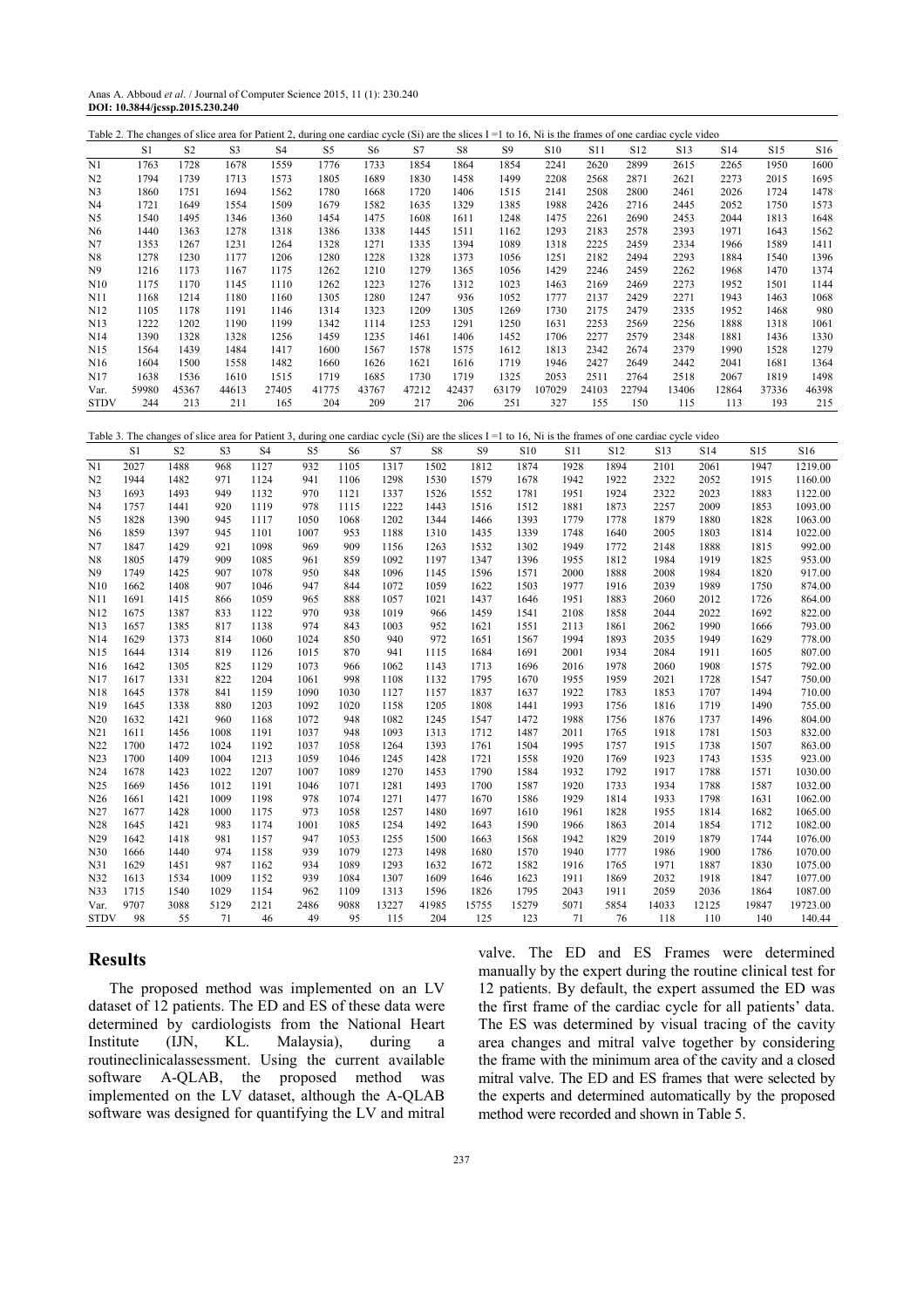| Normalized frame<br>(Indicator) $\rho$ | $\mu$ anno $\rho$ compared with name $\rho$ -1<br>The frame position<br>in the cardiac cycle | Segmented region<br>area of slice 8 | Segmented region<br>area of slice 9    | Segmented region<br>area of slice 10 | Mean of area |
|----------------------------------------|----------------------------------------------------------------------------------------------|-------------------------------------|----------------------------------------|--------------------------------------|--------------|
|                                        |                                                                                              | 1476                                | 1160                                   | 1226                                 | 1732         |
| 2                                      | 5                                                                                            | $1401\downarrow$                    | 11731                                  | 12481                                | 1730         |
| 3                                      | 9                                                                                            | 1378                                | 1111                                   | 1225                                 | 1604         |
| 4                                      | 13                                                                                           | 1396                                | 1053                                   | 1163                                 | 1508         |
| 5                                      | 17                                                                                           | 1258                                | 933                                    | 989                                  | 1480         |
| 6                                      | 21                                                                                           | 1125                                | 846                                    | 865                                  | 1363         |
| 7                                      | 25                                                                                           | 1062                                | 771                                    | 851                                  | 1262         |
| 8                                      | 29                                                                                           | 1020                                | 754                                    | 834                                  | 1246         |
| 9                                      | 33                                                                                           | 886                                 | 685                                    | 783                                  | 1229         |
| 10                                     | 37                                                                                           | 8891                                | 693 <sup>†</sup>                       | 769                                  | 1188         |
| 11                                     | 41                                                                                           | $826\downarrow$                     | $633\sqrt{ }$                          | $743\downarrow$                      | 1098         |
| 12                                     | 43                                                                                           | 8541                                | 649                                    | $702\downarrow$                      | 1262         |
| 13                                     | 47                                                                                           | 836 $\downarrow$                    | $677$ <sup><math>\uparrow</math></sup> | 722                                  | 1265         |
| 14                                     | 51                                                                                           | 10361                               | 7851                                   | 825                                  | 1429         |
| 15                                     | 55                                                                                           | 1210                                | 1171                                   | 896                                  | 1549         |
| 16                                     | 59                                                                                           | 982                                 | 971                                    | 990                                  | 1607         |
| 17                                     | 63                                                                                           | 1314                                | 1005                                   | 1051                                 | 1582         |

Table 4. Computed area for three slices and the average, the rows indicate the changes in the area of the segmented region of the frame  $\rho$  compared with frame  $\rho$ -1

Table 5. Determining the position of the ED and ES frame in the video of a cardiac cycle for 12 patients

| Patient no. | Manual (by expert) |    | Automatic (proposed method) |    |  |  |
|-------------|--------------------|----|-----------------------------|----|--|--|
|             | ED                 | ES | ED                          | ES |  |  |
|             |                    | 24 |                             | 24 |  |  |
|             |                    | 34 |                             | 34 |  |  |
|             |                    | 41 |                             | 41 |  |  |
|             |                    | 31 |                             | 31 |  |  |
|             |                    | 39 |                             | 39 |  |  |
| b           |                    | 25 |                             | 25 |  |  |
|             |                    | 43 |                             | 43 |  |  |
| Δ           |                    |    |                             | 37 |  |  |
| 9           |                    | 32 |                             | 32 |  |  |
| 10          |                    | 58 |                             | 58 |  |  |
|             |                    | 32 |                             | 32 |  |  |
| 12          |                    | 35 |                             | 35 |  |  |

Table 6. Computing the EDA, to assess the effect of the variance in the frame number between the manual and the proposed automatic method.  $e$  is the absolute difference between the EDA of experts and automatic method

|                           | Manual method |            |              | Automatic method |                                        |              |                    |  |
|---------------------------|---------------|------------|--------------|------------------|----------------------------------------|--------------|--------------------|--|
| Frame detection<br>Method | Cardiac stage |            |              | Cardiac stage    | Absolute difference<br>between the EDA |              |                    |  |
| Patient no.               | ED frame no.  | <b>EDA</b> | ES frame no. | ED frame no.     | <b>EDA</b>                             | ES frame no. | of two methods (e) |  |
| P <sub>1</sub>            |               | 94         | 24           |                  | 99                                     | 24           |                    |  |
| P <sub>2</sub>            |               | 141        | 34           |                  | 134                                    | 34           |                    |  |
| P <sub>3</sub>            |               | 130        | 41           |                  | 121                                    | 41           |                    |  |
| P <sub>4</sub>            |               | 104        | 31           |                  | 110                                    | 31           |                    |  |
| P <sub>5</sub>            |               | 98         | 39           |                  | 100                                    | 39           |                    |  |
| <b>P6</b>                 |               | 93         | 25           |                  | 97                                     | 25           |                    |  |
| P7                        |               | 81         | 43           |                  | 87                                     | 43           |                    |  |
| P <sub>8</sub>            |               | 137        | 37           |                  | 132                                    | 37           |                    |  |
| P <sub>9</sub>            |               | 89         | 32           |                  | 93                                     | 32           |                    |  |
| P <sub>10</sub>           |               | 99         | 58           |                  | 98                                     | 92           |                    |  |
| <b>P11</b>                |               | 86         | 32           |                  | 86                                     | 32           |                    |  |
| P <sub>12</sub>           |               | 90         | 35           |                  | 90                                     | 35           |                    |  |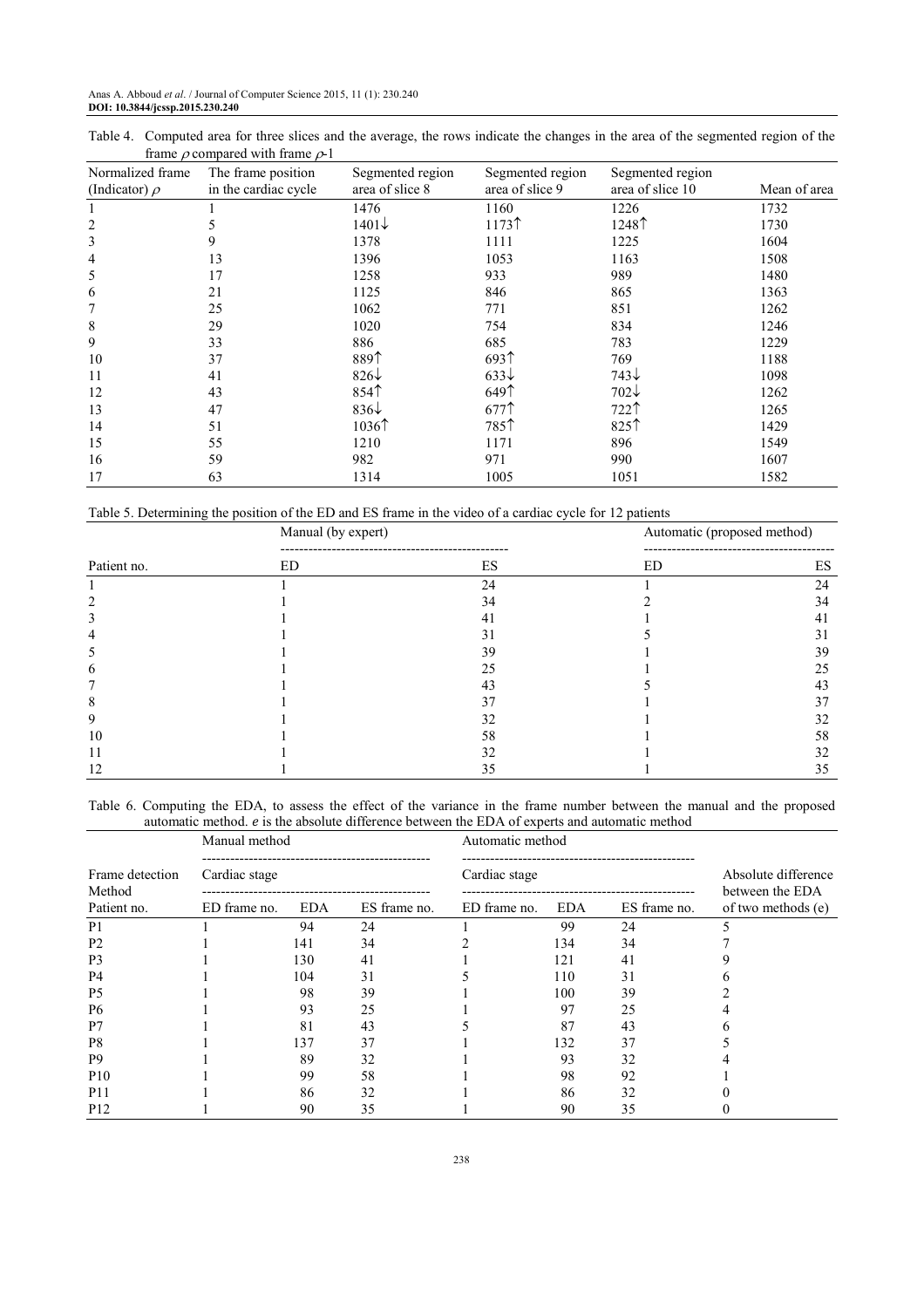From Table 5, it can be pointed out that the ES frames which were determined by the proposed method matches the ES frames which were selected by the experts for all of the 12 patients in the dataset.

## **Discussion**

The result for ED frame selection is different between the proposed method and the experts by 2.5% of the data set (as in 2nd, 4th and 7th patients).

To analyse the effect of these difference in selecting the ED frames for these three patients P2, P5 and P7 using the proposed automatic method and the ED frame that selected manually by the experts for these three patients P2, P5 and P7. The absolute difference of the area of the cavity region in the End Dystonic frame (EDA) for both (automatic and manual) methods  $(e)$  is computed as declared in Table 6. Then the cavity volume at the ED is computed for the cases that have an error in detecting the ED frame for the patients P2, P5 and P7 is 0.05 mL, 0.077 mL and 0.04 mL respectively, regarding to the LV volume at End-Diastolic frame  $(EDV = 120 \text{ mL})$  according to (Schlosser *et al*., 2005) and (Blalock *et al*., 2013) this values represent 0.4, 0.6 and 0.3% of the EDV volume, which is a very small value and can be neglected.

#### **Conclusion**

This research is presented to explain the proposed algorithm of the automatic ED and ES frame detection from one cardiac cycle based on the medical definition of the ED as the maximum volume of the cavity and the ES as the minimum cavity volume in the cardiac cycle. By computing the segmented area for three slices in the middle region of the RV cavity, this region is selected after analysing the changes in the cavity area in three regions of the cavity Inflow, Middle and Outflow regions. The middle region was the most significant part in the changing area along a cardiac cycle and not the inflow and outflow tract. That is because the area of the free wall in this region is wider than the area of the free wall in the inflow and outflow tract, as illustrated in Fig. 2.

The cavity region is segmented for the three slices, along the video of one cardiac cycle and then the average of the slice area is computed. The frames of the maximum area and minimum area are detected as the ED and ES frames respectively. The results of the proposed algorithm have been validated using the A-QLAB system and datasets of different patients.

## **Funding Information**

The authors have no support or funding to report.

### **Author's Contributions**

All authors equally contributed in this work.

#### **Ethics**

This article is original and contains unpublished material. The corresponding author confirms that all of the other authors have read and approved the manuscript and no ethical issues involved.

#### **References**

- Aune, E., M. Baekkevar, O. Rodevand and J.E. Otterstad, 2009. The limited usefulness of realtime 3-dimensional echocardiography in obtaining normal reference ranges for right ventricular volumes. Cardiovascular Ultrasound, 7: 35-35. DOI: 10.1186/1476-7120-7-35
- Barash, P.G., B.F. Cullen, R.K. Stoelting, M.C. Stock and M.K. Cahalan, 2011. Clinical anesthesia. 1st Edn., Lippincott Williams and Wilkins, ISBN-10: 1451122977, pp: 1760.
- Blalock, S., F. Chan, D. Rosenthal, M. Ogawa and D. Maxey *et al*., 2013. Magnetic resonance imaging of the right ventricle in pediatric pulmonary arterial hypertension. Pulmonary Circulat., 3: 350-355. DOI: 10.4103/2045-8932.114763
- Chua, S., R.A. Levine, C. Yosefy, D.M. Handschumacher and J. Chu *et al*., 2009. Assessment of right ventricular function by realtime three-dimensional echocardiography improves accuracy and decreases interobserver variability compared with conventional two-dimensional views. Eur. J. Echocardiography, 10: 619-624. DOI: 10.1093/ejechocard/jep013
- Crean, A.M., N. Maredia, G. Ballard, R. Menezes and G. Wharton *et al*., 2011. 3D Echo systematically underestimates right ventricular volumes compared to cardiovascular magnetic resonance in adult congenital heart disease patients with moderate or severe RV dilatation. J. Cardiovascular Magnetic Resonance, 13: 78-78. DOI: 10.1186/1532-429X-13-78
- Dawood, T., M.P. Schlaich, N. Straznicky, M. Grima and C. Ika-Sari *et al*., 2011. Renal denervation: A potential new treatment modality for polycystic ovary syndrome. J. Hypertens., 29: 991-996. DOI: 10.1097/HJH.0b013e328344db3a
- Darvishi, S., H. Behnam, M. Pouladian and N. Samiei, 2012. Measuring left ventricular volumes in twodimensional echocardiography image sequence using level-set method for automatic detection of enddiastole and end-systole frames. Res. Cardiovasc Med., 1: 39-45. DOI: 10.5812/cardiovascmed.6397